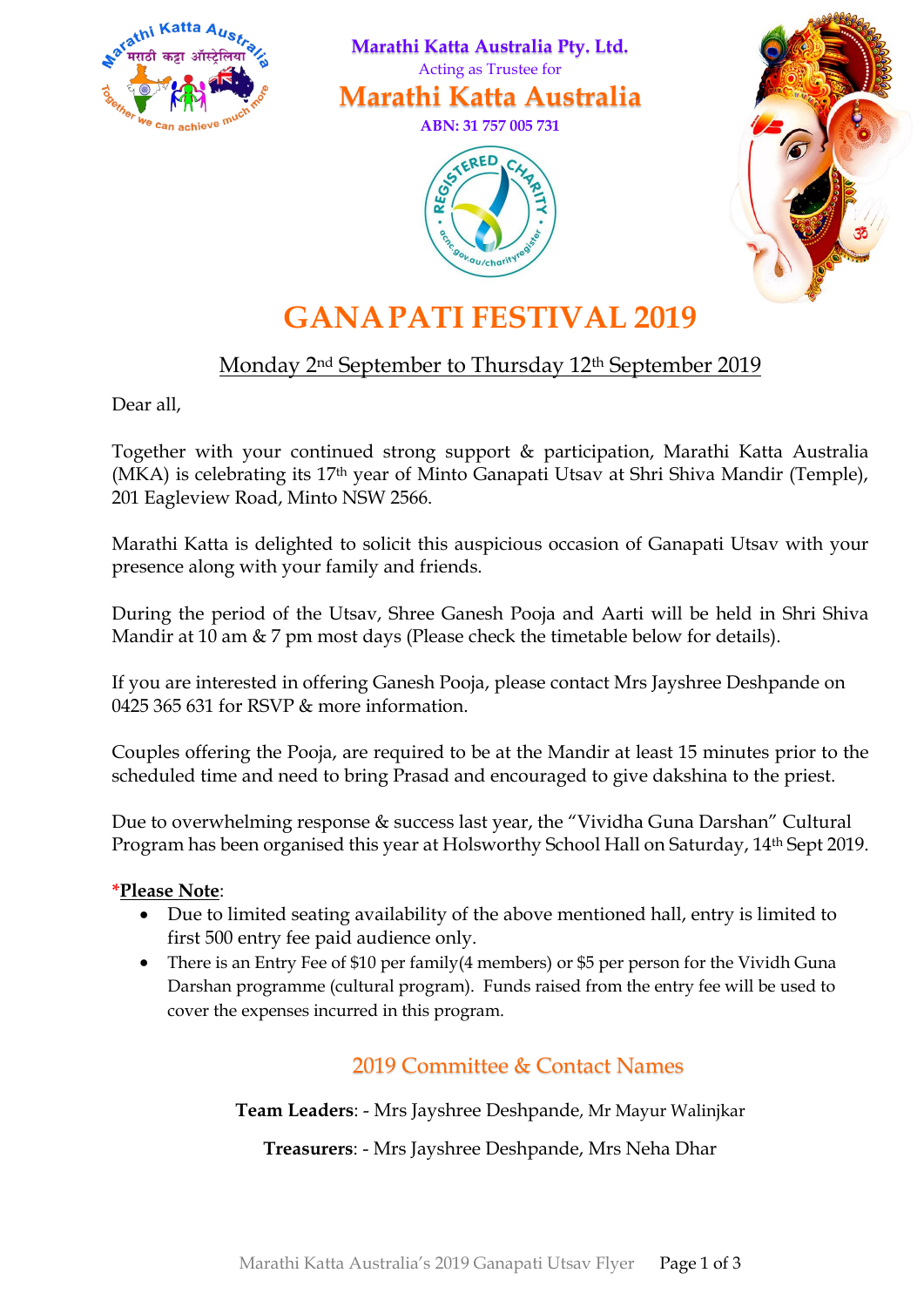## **Details of 2019 Ganapati Festival**

| Date / Day                    | <b>Time</b>     | <b>Event</b>                                                                                                                 | <b>Contact Person/s</b>                                                                                                                                                                                                                                                                                      |
|-------------------------------|-----------------|------------------------------------------------------------------------------------------------------------------------------|--------------------------------------------------------------------------------------------------------------------------------------------------------------------------------------------------------------------------------------------------------------------------------------------------------------|
| 02-09-2019<br><b>Monday</b>   | 4 to 7pm        | <b>Shree Ganapati Welcoming</b><br>procession, Pratishthapana                                                                | Mrs Jayshree Deshpande<br>0425 365 631                                                                                                                                                                                                                                                                       |
| 06-09-2019<br>Friday          | 7 to 8pm        | Shree Ganesh Pooja, Aarati                                                                                                   | Mrs Jayshree Deshpande<br>0425 365 631                                                                                                                                                                                                                                                                       |
| 07/09/2019<br><b>Saturday</b> | 9.30 to 11.45am | Shree Satyanarayan & Shree<br>Ganesh Pooja, Aarati                                                                           | Mrs Jayshree Deshpande<br>0425 365 631                                                                                                                                                                                                                                                                       |
|                               | 12.00 to 2.00pm | <b>Mahaprasad</b>                                                                                                            | Mrs Varsha Chandurkar<br>0400 383 744                                                                                                                                                                                                                                                                        |
|                               | 2pm to 5pm      | <b>Bhakti Sangeet followed by</b><br>Tea                                                                                     | Mr Parag Ranade 0412 893 865                                                                                                                                                                                                                                                                                 |
|                               | 7 to 8pm        | Shree Ganesh Pooja, Aarati                                                                                                   |                                                                                                                                                                                                                                                                                                              |
| 08/09/2019<br>Sunday          | 10 to 11am      | Shree Ganesh Pooja, Aarati                                                                                                   |                                                                                                                                                                                                                                                                                                              |
|                               | 10.30 to 12.30  | <b>Drawing Comp,</b>                                                                                                         | Mr Sagar Cholke 0433 432 131                                                                                                                                                                                                                                                                                 |
|                               | 4.30 to 5.30pm  | Discourse: Balanced diet                                                                                                     | Ms Pranita Tamboli 0423 205 799                                                                                                                                                                                                                                                                              |
|                               | 5.30 to 7pm     | Atharvashirsh                                                                                                                | Mr Rajeev Chandurkar<br>0422 104 362                                                                                                                                                                                                                                                                         |
|                               | 7 to 8pm        | Shree Ganesh Pooja, Aarati                                                                                                   |                                                                                                                                                                                                                                                                                                              |
| 12/09/2019<br><b>Thursday</b> | 4pm to 6pm      | Shree Ganesh Pooja &<br>Visarjan Miravnuk<br>(Immersion procession)                                                          | Mr Mayur Walinjkar 0433 910 797                                                                                                                                                                                                                                                                              |
| 14/09/2019<br><b>Saturday</b> | 2.30pm to 6pm   | <b>Cultural Program (VGD)</b><br>*Venue: Holsworthy High<br><b>School Hall, Huon Crescent,</b><br><b>Holsworthy NSW 2173</b> | Mrs Pradnya Ambre<br>0433 431 161<br>Mrs Shraddha Khule-Salunke<br>0431 903 244<br>Email: vgd@marathikatta.org<br>Entry Fee of \$10 per family (4<br>members. If more members in the<br>family, please mention how many<br>persons attending VGD in the<br>reference field of the bank) or \$5 per<br>person |

**Note: - For better planning RSVP is necessary for all programs. Please contact associated Volunteers for RSVP by Friday, 30th August 2019**

**Important note regarding Parking during Festival:** Please kindly note that there is limited parking availability at the Shri Mandir campus and that parking outside the campus (on road) is illegal and attracts hefty fines. Alternative parking is available at Minto Station or at Minto mall (approx. 500 meters from Shri Mandir). For convenience of Devotees, MKA is offering a pick-up and drop-off service on request from Minto Station to Shiva Mandir on 7th September 2019, every 30 minutes starting at 12 pm up to 2pm. Please contact **Mr. Anand Chaudhari** on **0432 107 633**